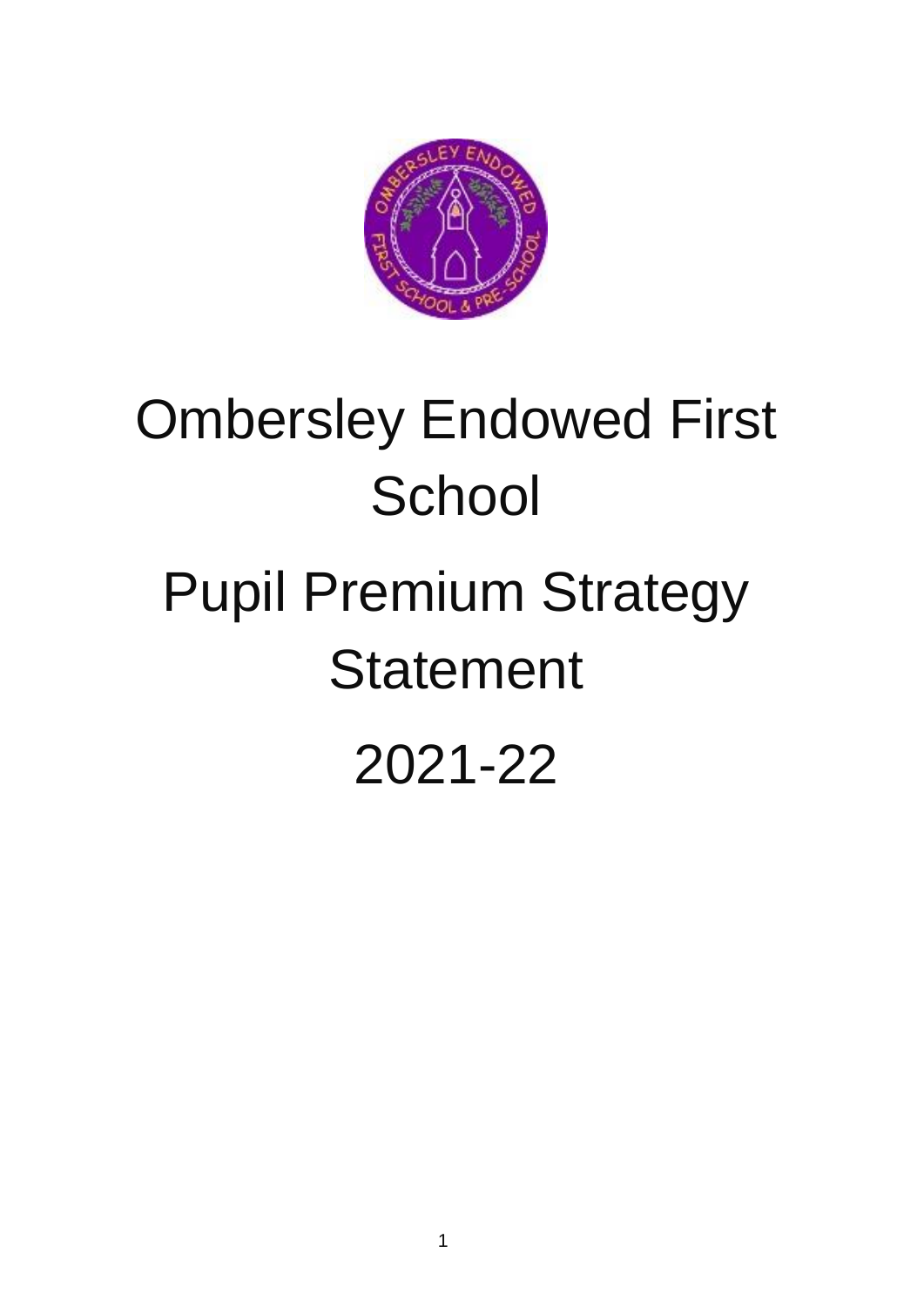# **Pupil premium strategy statement**

## **School overview**

| <b>Detail</b>                                                                                             | Data                     |
|-----------------------------------------------------------------------------------------------------------|--------------------------|
| <b>Ombersley Endowed First School</b>                                                                     |                          |
| Number of pupils in school                                                                                | 120                      |
| Proportion (%) of pupil premium eligible pupils                                                           | 11.7%                    |
| Academic year/years that our current pupil premium<br>strategy plan covers (3 year plans are recommended) | 2021-22                  |
| Date this statement was published                                                                         | October 2021             |
| Date on which it will be reviewed                                                                         | <b>July 2022</b>         |
| Statement authorised by                                                                                   | <b>Caroline Moore</b>    |
| Pupil premium lead                                                                                        | <b>Caroline Moore</b>    |
| Governor / Trustee lead                                                                                   | <b>Catherine Hartley</b> |

# **Funding overview**

| <b>Detail</b>                                                                                                                       | Amount  |
|-------------------------------------------------------------------------------------------------------------------------------------|---------|
| Pupil premium funding allocation this academic year                                                                                 | £18,830 |
| Recovery premium funding allocation this academic year                                                                              | £2,000  |
| Pupil premium funding carried forward from previous<br>years (enter £0 if not applicable)                                           | £0      |
| Total budget for this academic year                                                                                                 | £20,830 |
| If your school is an academy in a trust that pools this<br>funding, state the amount available to your school this<br>academic year |         |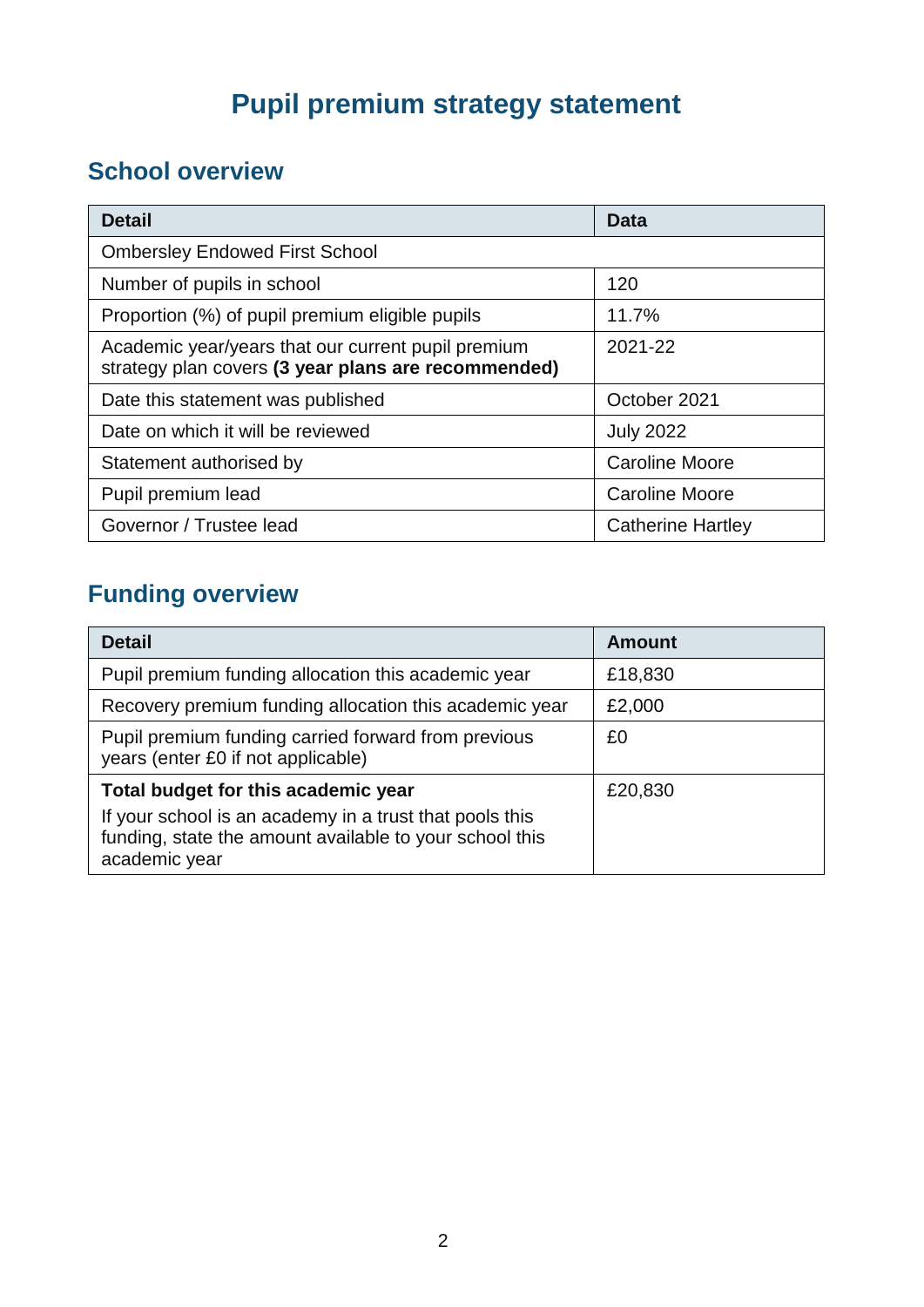# **Part A: Pupil premium strategy plan**

### **Statement of intent**

At Ombersley Endowed First School, we are committed to all of our pupils making good or better progress from their starting points and to the majority of pupils attaining age-related standards or above. Outcomes are cohort dependent due to small numbers of disadvantaged pupils in each cohort and the differences in their learning needs and barriers to learning, therefore progress and attainment of disadvantaged pupils is variable across the school.

Quality first teaching with additional support is at the heart of our approach, with a focus on areas in which disadvantaged pupils require the most support. This is proven to have the greatest impact on closing the disadvantage attainment gap and at the same time will benefit the non-disadvantaged pupils in our school. Implicit in the intended outcomes detailed below, is the intention that non-disadvantaged pupils' attainment will improve alongside their disadvantaged peers.

Our approach will be responsive to challenges and individual needs, rooted in robust assessment. To ensure they are effective we will:

- ensure disadvantaged pupils are challenged
- act early to intervene at the point need is identified
- adopt a whole school approach in which all staff take responsibility for disadvantaged pupils' outcomes and raise expectations of what they can achieve

#### **Aims:**

- $\checkmark$  To improve outcomes for all disadvantaged pupils attaining ARE or more in Reading, Writing and Maths compares with disadvantaged and nondisadvantaged pupils nationally
- $\checkmark$  To improve attendance for all disadvantaged pupils in order for attendance of disadvantaged pupils to compare to non-disadvantaged pupils both in-school and nationally
- $\checkmark$  To provide all disadvantaged pupils with the skills, knowledge and experiences they need for a rounded education to improve their chances of success in future

#### **Key principles of our strategy plan:**

#### **We will:**

1. Assess the needs of all disadvantaged pupils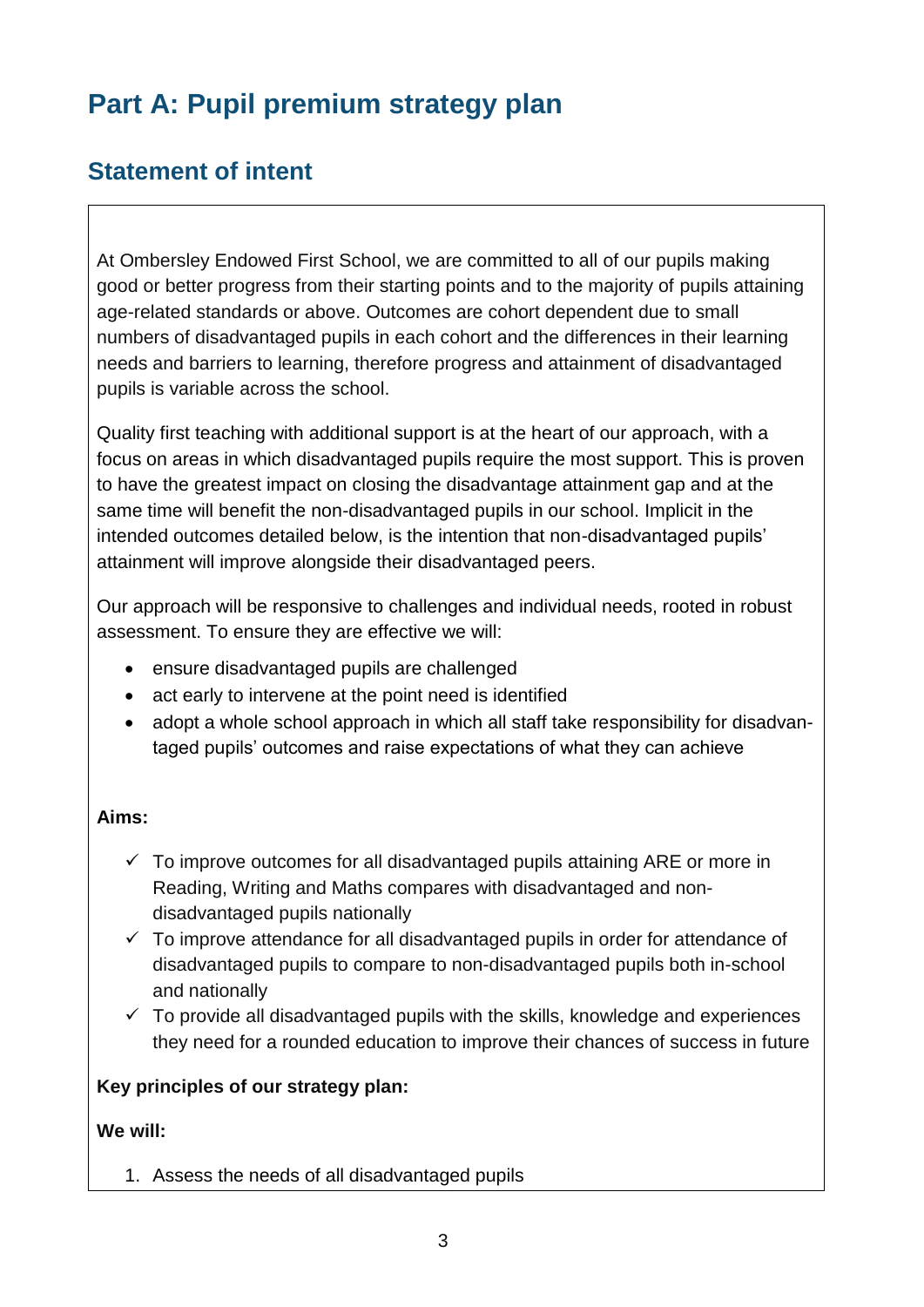- 2. Prioritise closing the gap between the disadvantaged and non-disadvantaged pupils
- 3. Ensure that the most vulnerable pupils are our priority
- 4. Track the progress of disadvantaged pupils frequently and measure impact
- 5. Promote our ethos "Reach for the Stars" with all pupils, in particular disadvantaged pupils
- 6. Support pupils in class to access quality first teaching with additional interventions to accelerate progress
- 7. Provide pastoral care and nurture activities to support disadvantaged pupils socially, emotionally and to support their mental well-being.
- 8. Enrich pupils' knowledge, skills and experiences through fully funded educational visits
- 9. Work in partnership with parents and external agencies to ensure the best outcomes for disadvantaged pupils

| <b>Challenge</b><br>number | <b>Detail of challenge</b>                                                                                                                                                                                                                                                                                                                                                                              |
|----------------------------|---------------------------------------------------------------------------------------------------------------------------------------------------------------------------------------------------------------------------------------------------------------------------------------------------------------------------------------------------------------------------------------------------------|
| 1                          | Assessments, observations, and discussions with pupils indicate that<br>the education and wellbeing of many of our disadvantaged pupils have<br>been impacted by partial school closures to a greater extent than for<br>other pupils. These findings are supported by national studies. School<br>lockdowns due to Covid-19 have impacted on progress and attainment<br>in Reading, Writing and Maths. |
| $\mathbf{2}$               | A proportion of pupils who are eligible for Pupil Premium entitlement are<br>also pupils with SEND impacting on their learning.                                                                                                                                                                                                                                                                         |
| 3                          | Our attendance data indicates that attendance of some disadvantaged<br>pupils has been between lower than for non-disadvantaged pupils.                                                                                                                                                                                                                                                                 |
| 4                          | Some parents of Pupil Premium pupils are harder to engage in their<br>child's learning and these pupils lack the support the majority of pupils re-<br>ceive at home.                                                                                                                                                                                                                                   |
| 5                          | Some of our pupils lack confidence and have lower expectations of them-<br>selves as learners; they may have low self-esteem and low aspiration.                                                                                                                                                                                                                                                        |
| 6                          | Limited life experiences may impact on some pupils not reaching their full<br>potential.                                                                                                                                                                                                                                                                                                                |
| 7                          | Some pupils starting school with poor vocabulary, listening and attention<br>skills has been observed through baseline assessments further impacted<br>by Covid-19 pandemic.                                                                                                                                                                                                                            |

## **Challenges and Barriers to learning**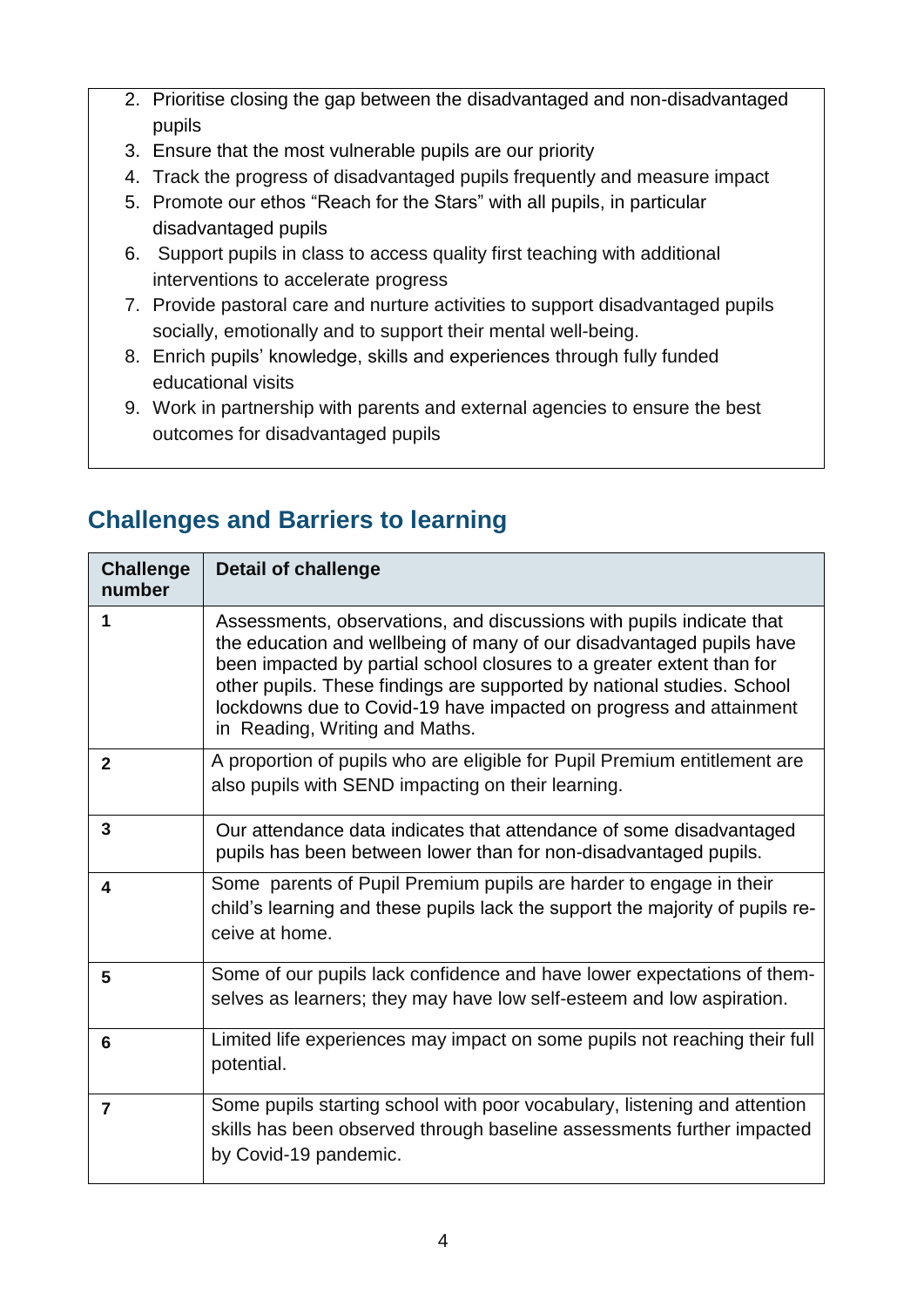|  | Our assessments, observations and discussions with pupils and families<br>have identified social and emotional issues for some pupils. Some dis-<br>advantaged pupils need support with their mental health and well-be-<br>ing. These challenges particularly affect disadvantaged pupils and im-<br>pact on their attainment. |
|--|---------------------------------------------------------------------------------------------------------------------------------------------------------------------------------------------------------------------------------------------------------------------------------------------------------------------------------|
|  |                                                                                                                                                                                                                                                                                                                                 |

## **Intended outcomes**

| <b>Intended outcome</b>                                                                                       | <b>Success criteria</b>                                                                                                                                                                                                                                                                                        |  |
|---------------------------------------------------------------------------------------------------------------|----------------------------------------------------------------------------------------------------------------------------------------------------------------------------------------------------------------------------------------------------------------------------------------------------------------|--|
| Improved outcomes in<br><b>Reading</b>                                                                        | The percentage of disadvantaged pupils who make expected<br>progress or more the end of EYFS to the end of KS1 in Reading<br>is comparable with national outcomes<br>Progress measures between the end of KS1 and Year 4 in<br>Reading are comparable with non disadvantaged pupils                            |  |
| Improved outcomes in<br>Writing                                                                               | The percentage of disadvantaged pupils who make expected<br>progress or more the end of EYFS to the end of KS1 in Writing<br>is comparable with national outcomes<br>Progress measures between the end of KS1 and Year 4 in<br>Reading are comparable with non disadvantaged pupils                            |  |
| Improved outcomes in<br><b>Maths</b>                                                                          | The percentage of disadvantaged pupils who make expected<br>progress or more the end of EYFS to the end of KS1 in Maths is<br>comparable with national outcomes<br>Progress measures between the end of KS1 and Year 4 in<br>Reading are comparable with non disadvantaged pupils                              |  |
| Improved outcomes in<br><b>EYFS</b>                                                                           | Disadvantaged pupils in EYFS achieve GLD                                                                                                                                                                                                                                                                       |  |
| Improved outcomes in<br>the Year 1 Phonics<br><b>Screening Test</b>                                           | The percentage of disadvantaged Year 1 pupils who pass the<br>Phonics screening test is above outcomes nationally for<br>disadvantaged pupils                                                                                                                                                                  |  |
| Improved attendance of<br>disadvantaged pupils                                                                | Attendance of disadvantaged pupils is 96% or above                                                                                                                                                                                                                                                             |  |
| <b>Social and emotional</b><br>and mental health needs<br>are supported                                       | The wellbeing of all disadvantaged pupils is supported                                                                                                                                                                                                                                                         |  |
| <b>Increased opportunities</b><br>to increase knowledge,<br>skills and experiences<br>for future success      | All disadvantaged pupils will be able to access the wider<br>curriculum in school eg clubs, trips, visits                                                                                                                                                                                                      |  |
| To achieve and sustain<br>improved attendance for<br>all pupils, particularly<br>our disadvantaged<br>pupils. | Sustained improved attendance demonstrated by:<br>the overall absence rate for all pupils being no more than<br>96%, and the attendance gap between disadvantaged pu-<br>pils and their non-disadvantaged peers being reduced.<br>the percentage of all pupils who are persistently absent be-<br>ing reduced. |  |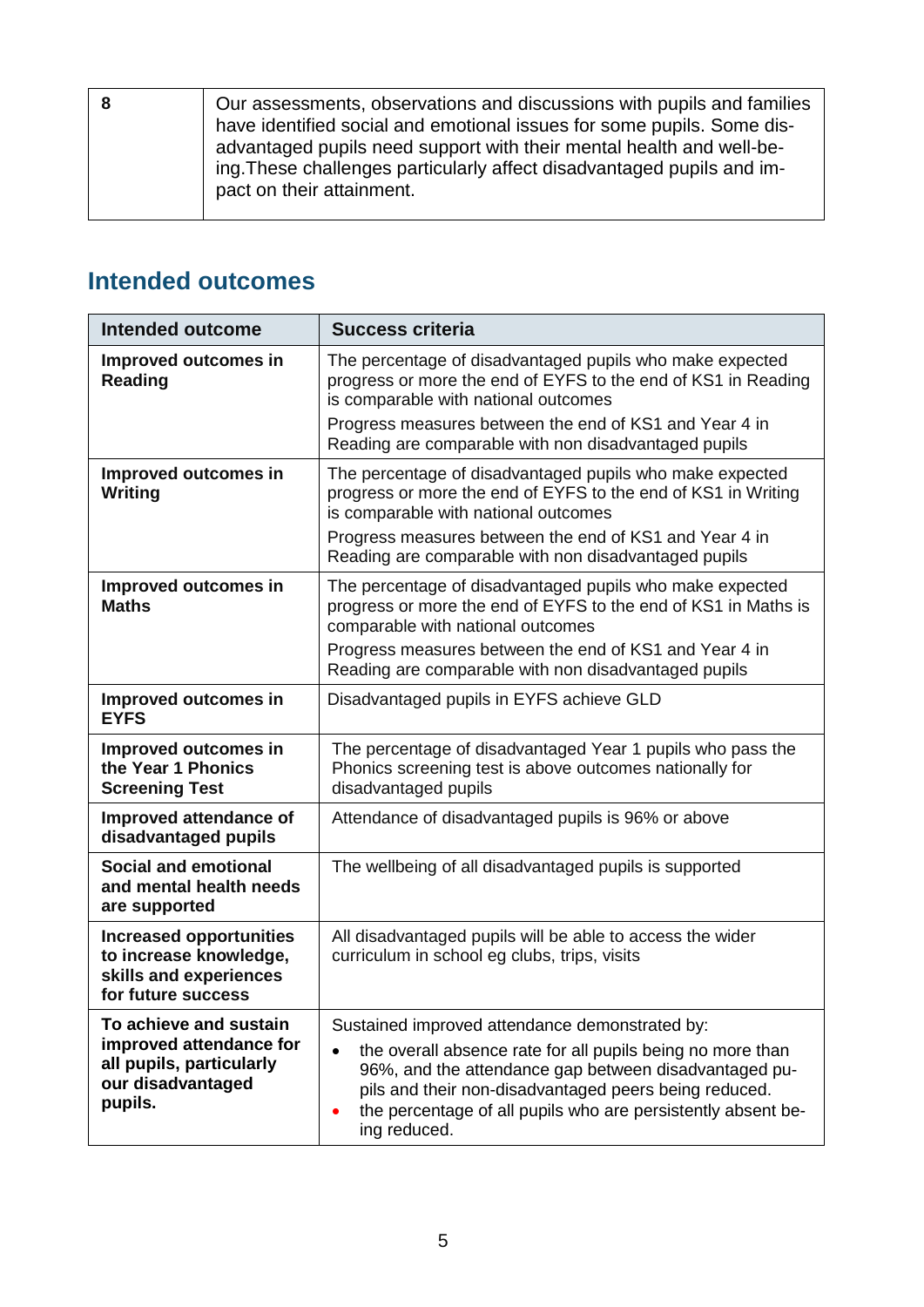## **Activity in this academic year**

#### **Teaching (for example, CPD, recruitment and retention)**

#### **Budgeted cost:** £ 7,026

| <b>Activity</b>                                                                                        | Evidence that supports this approach                                                                                                                                                                                                                                                              | <b>Challenge</b><br>number(s)<br>addressed |
|--------------------------------------------------------------------------------------------------------|---------------------------------------------------------------------------------------------------------------------------------------------------------------------------------------------------------------------------------------------------------------------------------------------------|--------------------------------------------|
| Employment and<br>training of of Teaching<br>Assistants to support in<br>class and in<br>interventions | In school: Low attainment of pupils with SEND<br>and PP entitlement in Reading, Writing and<br>Maths.<br>Research evidence:<br>EEF – Making best use of teaching assistants<br>EEF - Teaching assistant interventions                                                                             | 1<br>2                                     |
| Staff CPD to improve<br>quality of teaching,<br>subject coordination<br>and curriculum<br>development  | In school:<br>Increased skill and confidence impacting<br>positively on design and delivery of core subject<br>areas; improving outcomes for pupils.<br>Research evidence:<br>EEF - Feedback<br>EEF – Metacognition and self-regulation                                                           | 1<br>2<br>5                                |
| <b>Train two Senior Mental</b><br>Health Leads and a<br><b>Trauma Informed</b><br>practitioner         | In School:<br>Social, emotional and mental health needs of<br>pupils post Covid, lockdowns etc<br>Research evidence:<br>Mental Health now part of Safeguarding<br>requirements<br><b>EEF guidance 'Prioritise Social and Emotional</b><br>Learning'<br><b>EEF - Social and Emotional learning</b> | 5<br>6<br>8                                |

#### **Targeted academic support (for example, tutoring, one-to-one support structured interventions)**

#### **Budgeted cost:** £6,667

| <b>Activity</b>                               | Evidence that supports this approach                                                                               | <b>Challenge</b><br>number(s)<br>addressed |
|-----------------------------------------------|--------------------------------------------------------------------------------------------------------------------|--------------------------------------------|
| Welcom Speech and                             | In school:                                                                                                         |                                            |
| Language intervention<br>for Reception pupils | Evidence from Reception baseline and<br>preschool transition showing lower Language<br>and communication baselines |                                            |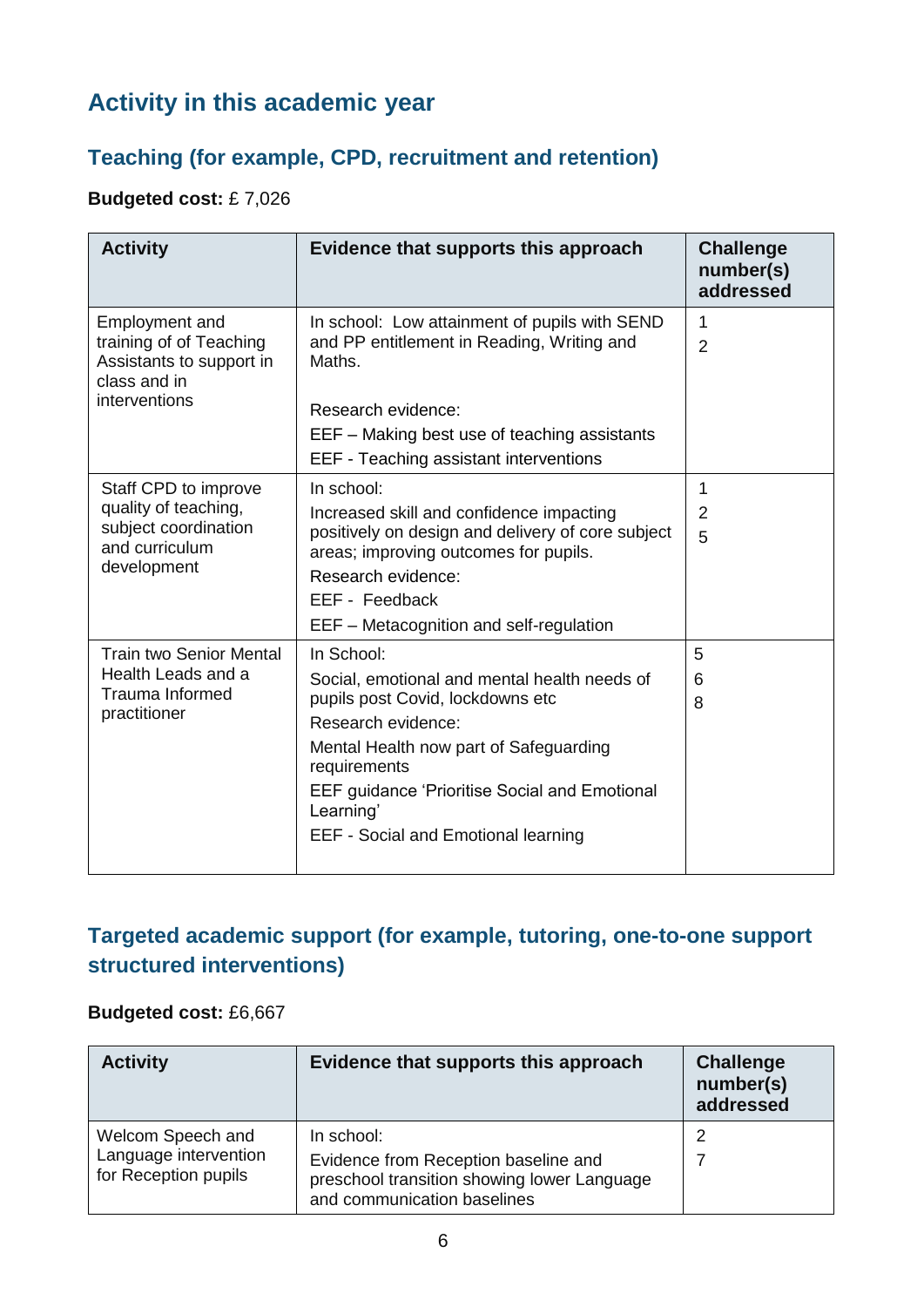|                                                                                                                       | Research evidence:                                                                                                                                                    |                |
|-----------------------------------------------------------------------------------------------------------------------|-----------------------------------------------------------------------------------------------------------------------------------------------------------------------|----------------|
|                                                                                                                       |                                                                                                                                                                       |                |
|                                                                                                                       | Welcom programme developed by Speech and<br>Language External Agency                                                                                                  |                |
|                                                                                                                       | EEF - Small group tuition                                                                                                                                             |                |
| Listening skills and                                                                                                  | In school:                                                                                                                                                            | $\overline{2}$ |
| vocabulary<br>development<br>interventions                                                                            | Baseline observations show that vocabulary<br>development, listening and attention need<br>support especially post covid<br>Research evidence:                        | $\overline{7}$ |
|                                                                                                                       | EEF - Oral Language interventions                                                                                                                                     |                |
| Additional Reading,                                                                                                   | In School:                                                                                                                                                            | 1              |
| <b>Writing and Maths</b>                                                                                              | Gaps in attainment and progress identified                                                                                                                            | $\overline{2}$ |
| support                                                                                                               | through teacher assessment and interventions<br>put in place e.g; Better Reading programme,<br>Writing interventions and additional Maths<br>reinforcement.           | 3              |
|                                                                                                                       | Research evidence:                                                                                                                                                    |                |
|                                                                                                                       | Better Reading Programme impact<br>EEF - Feedback                                                                                                                     |                |
|                                                                                                                       | EEF individualised instruction and one to one<br>tuition                                                                                                              |                |
|                                                                                                                       | <b>EEF Reading comprehension strategies</b>                                                                                                                           |                |
|                                                                                                                       | EEF - Maths Guidance reports                                                                                                                                          |                |
| Engaging with the                                                                                                     |                                                                                                                                                                       | 1              |
| <b>National Tutoring Pro-</b>                                                                                         | Experienced TAs attend 11 hours training to                                                                                                                           | 2              |
| gramme to provide a                                                                                                   | become accredited tutors for the programme.                                                                                                                           | 5              |
| blend of tuition,<br>mentoring and school-<br>led tutoring for pupils<br>whose education has<br>been most impacted by | Tuition targeted at specific needs and<br>knowledge gaps can be an effective method to<br>support low attaining pupils or those falling be-<br>hind, both one-to-one: | $\overline{7}$ |
| the pandemic. A<br>significant proportion of                                                                          | One to one tuition   EEF (educationendow-<br>mentfoundation.org.uk)                                                                                                   |                |
| the pupils who receive                                                                                                | And in small groups:                                                                                                                                                  |                |
| tutoring will be<br>disadvantaged,<br>including those who are                                                         | Small group tuition   Toolkit Strand   Education<br><b>Endowment Foundation   EEF</b>                                                                                 |                |
| high attainers.                                                                                                       |                                                                                                                                                                       |                |

## **Wider strategies (for example, related to attendance, behaviour, wellbeing)**

#### **Budgeted cost:** £7,137

| <b>Activity</b>                                     | Evidence that supports this approach | <b>Challenge</b><br>number(s)<br>addressed |
|-----------------------------------------------------|--------------------------------------|--------------------------------------------|
| Embedding principles of<br>good practice set out in | In School:                           |                                            |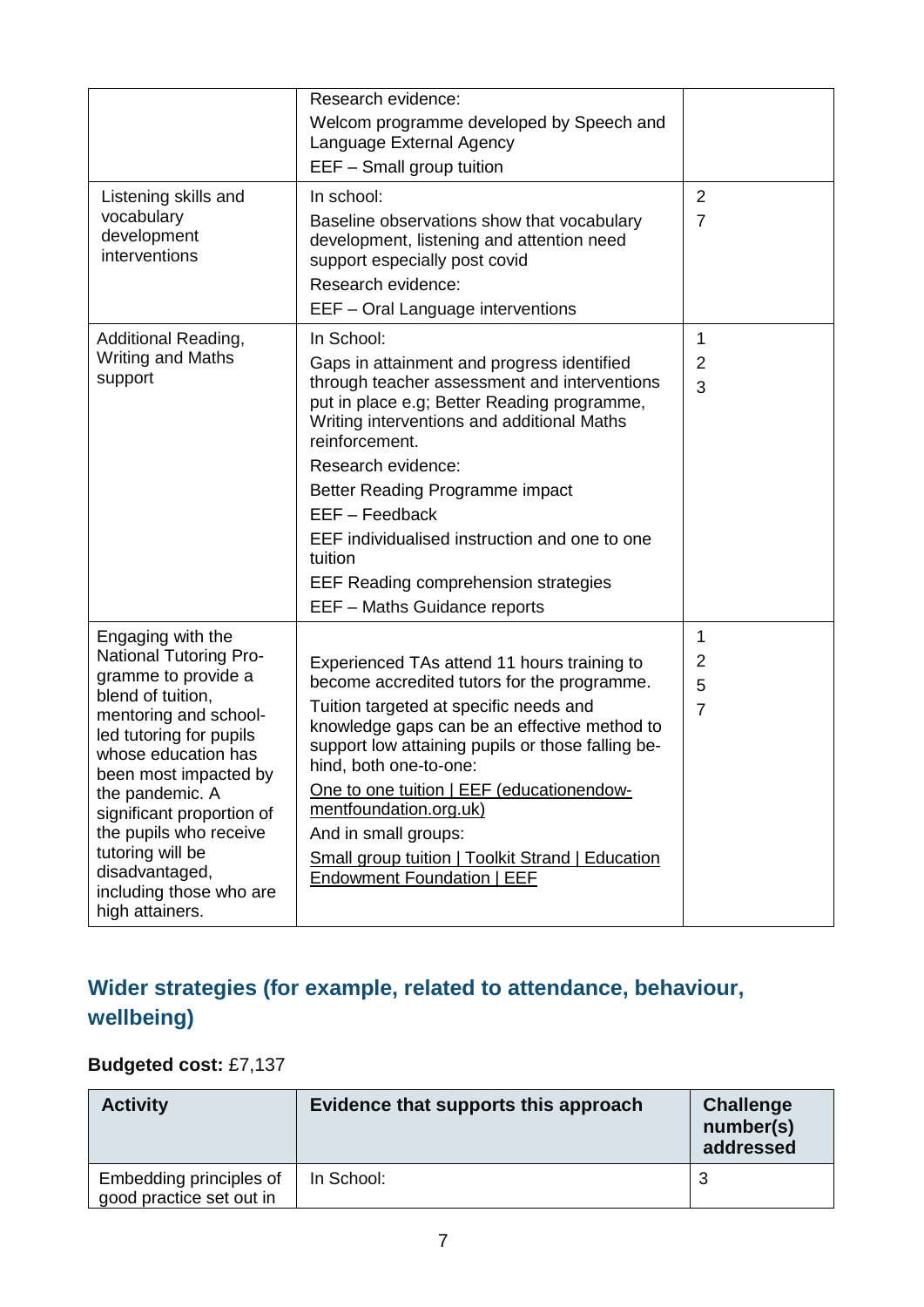| the DfE's Improving<br><b>School Attendance</b><br>advice.                                                                                                                             | 2020-21 attendance data for disadvantaged<br>pupils                                                                                                                                                                                                                                                                                                           |                          |
|----------------------------------------------------------------------------------------------------------------------------------------------------------------------------------------|---------------------------------------------------------------------------------------------------------------------------------------------------------------------------------------------------------------------------------------------------------------------------------------------------------------------------------------------------------------|--------------------------|
| Work in partnership with<br>EWO to support parents<br>of pupils whose<br>attendance is below<br>95% to increase<br>attendance. Monthly<br>monitoring by SLT and<br>attendance officer. | Research evidence:<br>EEF: Parental engagement<br>The DfE guidance has been informed by<br>engagement with schools that have significantly<br>reduced levels of absence and persistent<br>absence.                                                                                                                                                            |                          |
| Support pupils with<br>social and emotional<br>needs including low<br>confidence, self-esteem<br>and limited life<br>experiences to take part<br>in extra curricular clubs             | In School:<br>Previous low attendance of disadvantaged<br>pupils compared to non-disadvantaged pupils.<br>Research evidence:<br><b>EEF: Aspiration interventions</b>                                                                                                                                                                                          | 5<br>6<br>8              |
| Support pupils with<br>social and emotional<br>needs including anxiety<br>in school through<br>nurture                                                                                 | In School:<br>Positive outcomes from previous interventions<br>eg Lego therapy, Nurture groups, mentoring<br>Research evidence:<br><b>EEF guidance 'Prioritise Social and Emotional</b><br>Learning'<br><b>EEF - Social and Emotional learning</b><br>Long term outcome of social skills intervention<br>based on interactive Lego play -Legoff et al<br>2006 | 5<br>6<br>8              |
| Support families who<br>may need additional<br>financial support in<br>order to access wider<br>curriculum<br>opportunities- trips and<br>visits                                       | In School:<br>Some families struggle to fund trips and<br>residential visits<br>Research evidence that supports approach:<br>EEF: Outdoor adventure learning, physical<br>activity, Arts participation                                                                                                                                                        | $\overline{4}$<br>5<br>8 |

**Total budgeted cost:** £20,830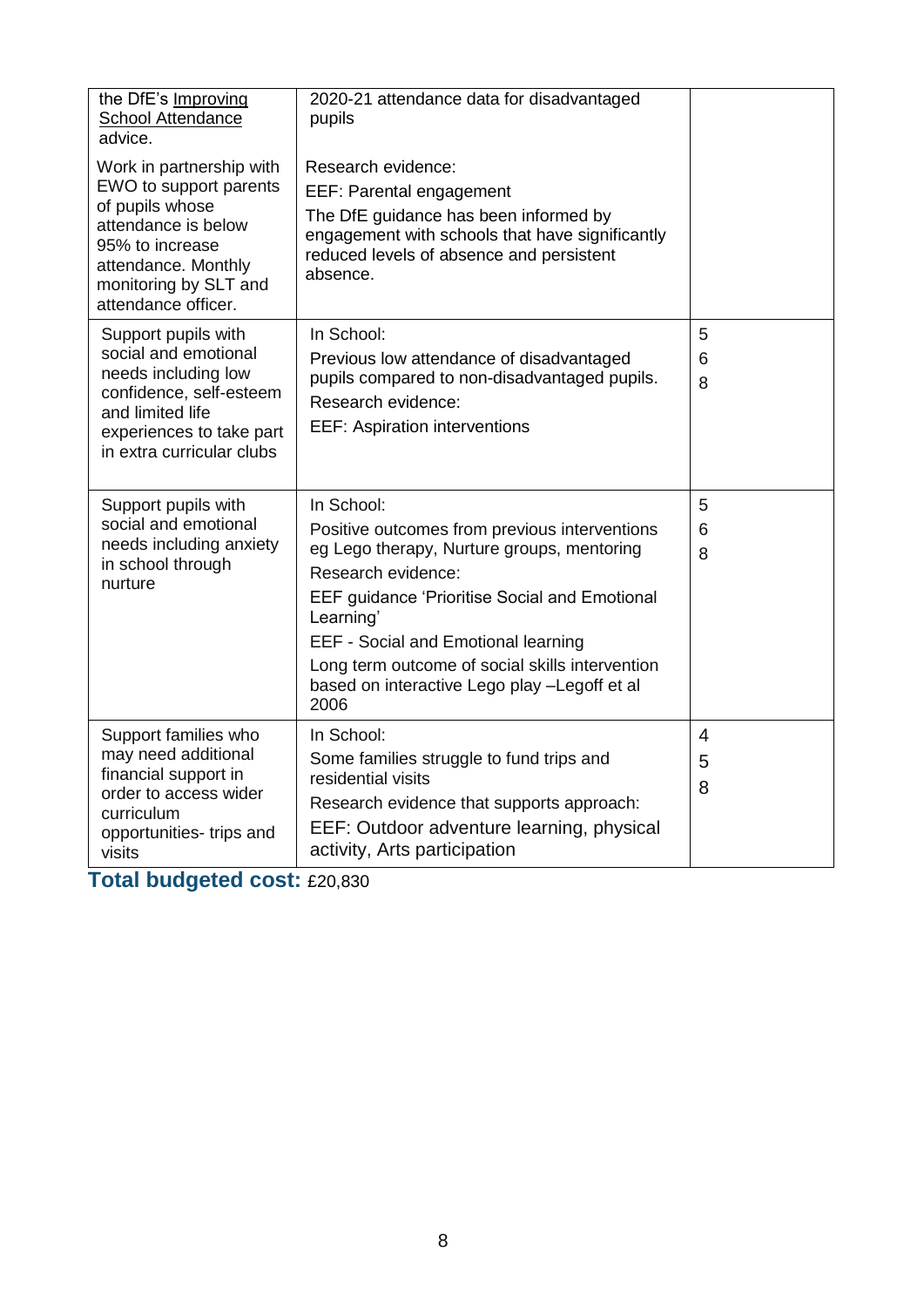**Part B: Review of outcomes in the previous academic year**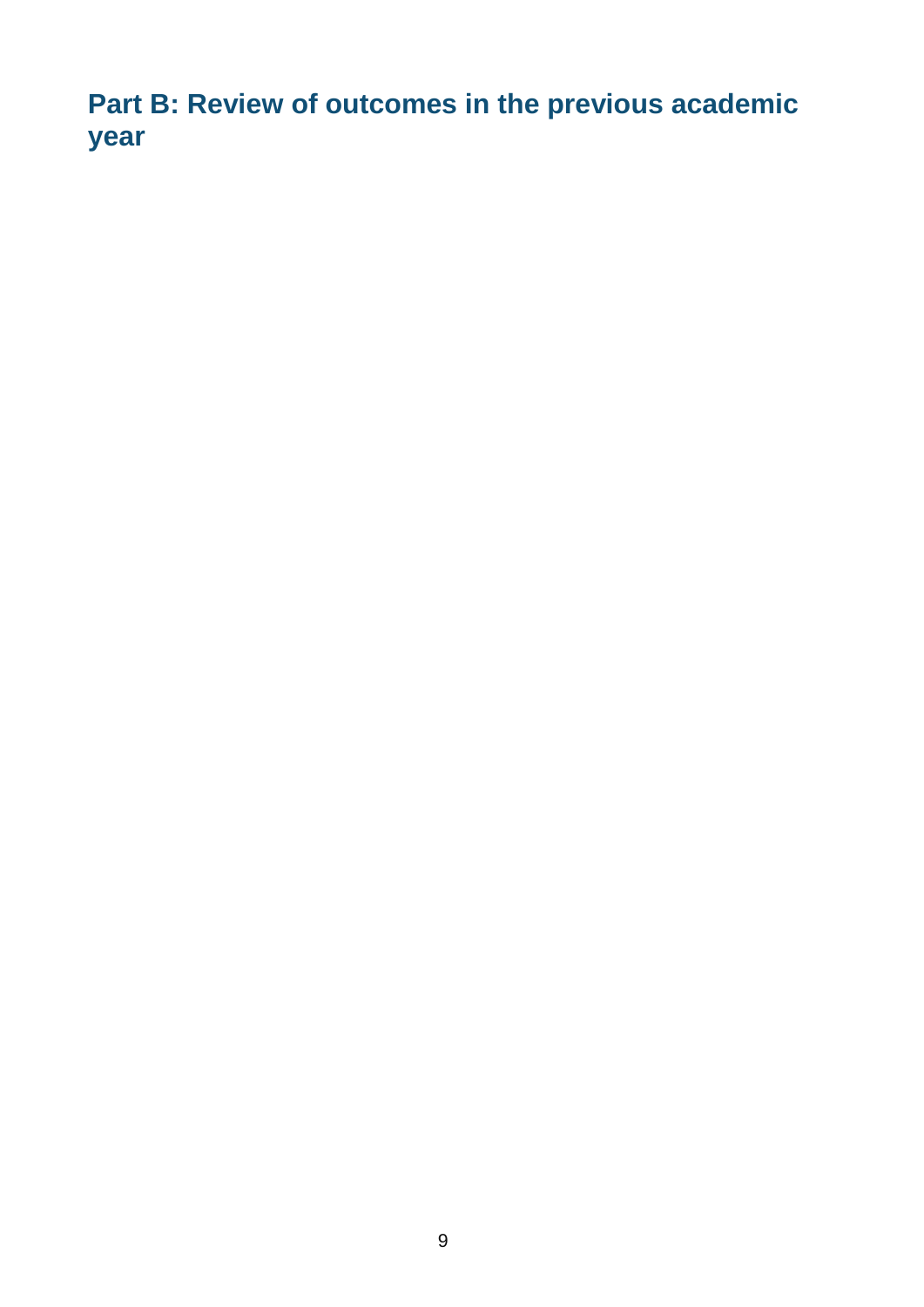# **Pupil premium strategy outcomes**

Due to COVID-19, performance measures have not been published for 2020 to 2021. Previous published outcomes :2019

#### **Qualitative measures:**

| <b>Activity planned 2020-21</b>                                                                                                                                                                                                                                                                                                            | <b>Impact</b>                                                                                                                                                                                                                                                                                                                     | <b>Next steps</b>                                                                                                                                                                  |
|--------------------------------------------------------------------------------------------------------------------------------------------------------------------------------------------------------------------------------------------------------------------------------------------------------------------------------------------|-----------------------------------------------------------------------------------------------------------------------------------------------------------------------------------------------------------------------------------------------------------------------------------------------------------------------------------|------------------------------------------------------------------------------------------------------------------------------------------------------------------------------------|
| School places offered to all Pupil<br>Premium pupils during lockdown.                                                                                                                                                                                                                                                                      | Engagement from all<br>disadvantaged pupils.<br>Increased opportunity for<br>small group and 1-1 support<br>interventions due to low<br>numbers in each class<br>during lockdown.                                                                                                                                                 | Continue to ensure all<br>disadvantaged pupils<br>have access to<br>interventions through<br><b>Recovery Grant</b>                                                                 |
| Assess all pupils after lockdown and<br>put measures in place to narrow the<br>gap in all areas of learning for<br>disadvantaged pupils and others<br>whose progress has been impaired<br>due to covid-19.                                                                                                                                 | The gaps in learning were<br>identified upon return and<br>supported through Recovery<br>curriculum and interventions.<br>Data demonstrates that<br>children have made progress<br>from their baseline, however<br>attainment gap has not<br>closed. Interventions are in<br>place and are beginning to<br>have a positive impact | Continue to ensure all<br>disadvantaged pupils<br>are regularly monitored<br>and have access to<br>interventions and<br>additional support to<br>access quality first<br>teaching. |
| Continue to monitor attendance with<br>SLT and attendance officer after<br>school return March 8 <sup>th</sup> . In<br>partnership with EWO work with<br>families whose children have poor<br>attendance to work together to<br>improve this.                                                                                              | Attendance analysis<br>systems in partnership with<br>EWO identified pupils with<br>poor attendance and worked<br>together to support families.<br>Attendance 96% at end of<br>academic year. Persistent<br>absence decreased from the<br>previous year.                                                                          | Continue to address<br>persistent absence for<br>a small number of<br>families to ensure<br>regular attendance.                                                                    |
| Engage parents through:<br>Publish "Early Help" offer and work<br>with families to engage with the<br>most appropriate agencies.<br>Increase contact with families<br>through Class Dojo, phone calls,<br>emails to reach out to families and<br>encourage greater engagement.<br>Daily attendance of vulnerable<br>pupils during lockdown | Decrease in referrals to<br><b>Childrens Social Care in</b><br>2020-21<br>Parents responded to easy<br>to use Dojo app.<br>Increased communication<br>with parents<br>Regular contact with families<br>during lockdown                                                                                                            | Continue to<br>strengthen links with<br>parents and further<br>develop the<br>opportunities for<br>parents to support<br>their child's learning at<br>home.                        |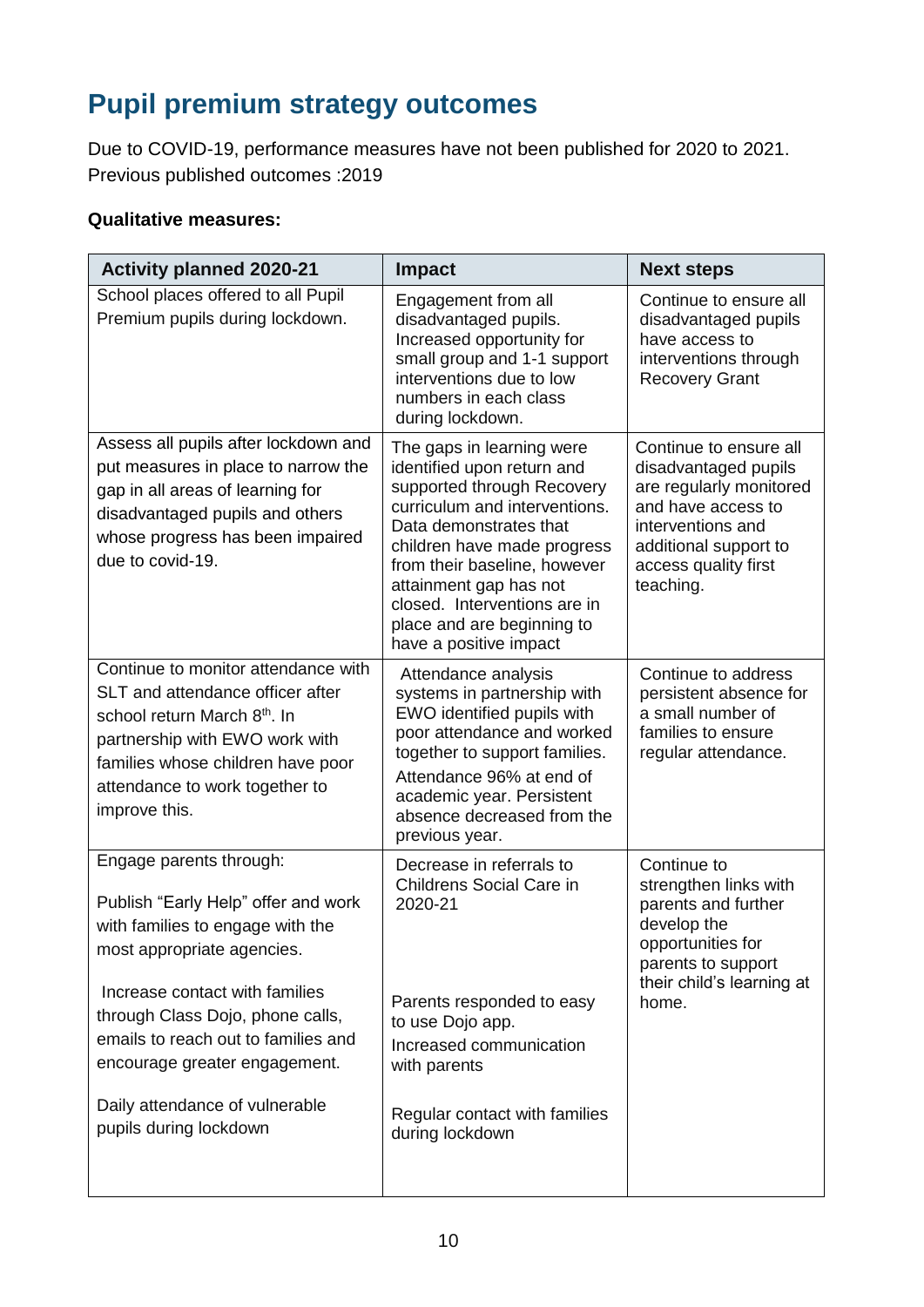### **Externally provided programmes**

*Please include the names of any non-DfE programmes that you purchased in the previous academic year. This will help the Department for Education identify which ones are popular in England*

| <b>Programme</b>    | <b>Provider</b>          |
|---------------------|--------------------------|
| <b>Play Therapy</b> | Lois Bunn Play Therapist |
|                     |                          |

## **Service pupil premium funding (optional)**

*For schools that receive this funding, you may wish to provide the following information:* 

| <b>Measure</b>                                                                    | <b>Details</b>                                                                          |
|-----------------------------------------------------------------------------------|-----------------------------------------------------------------------------------------|
| How did you spend your service pupil<br>premium allocation last academic year?    | Increased staffing                                                                      |
| What was the impact of that spending on<br>service pupil premium eligible pupils? | Greater opportunities to offer small group support and<br>specific intervention support |